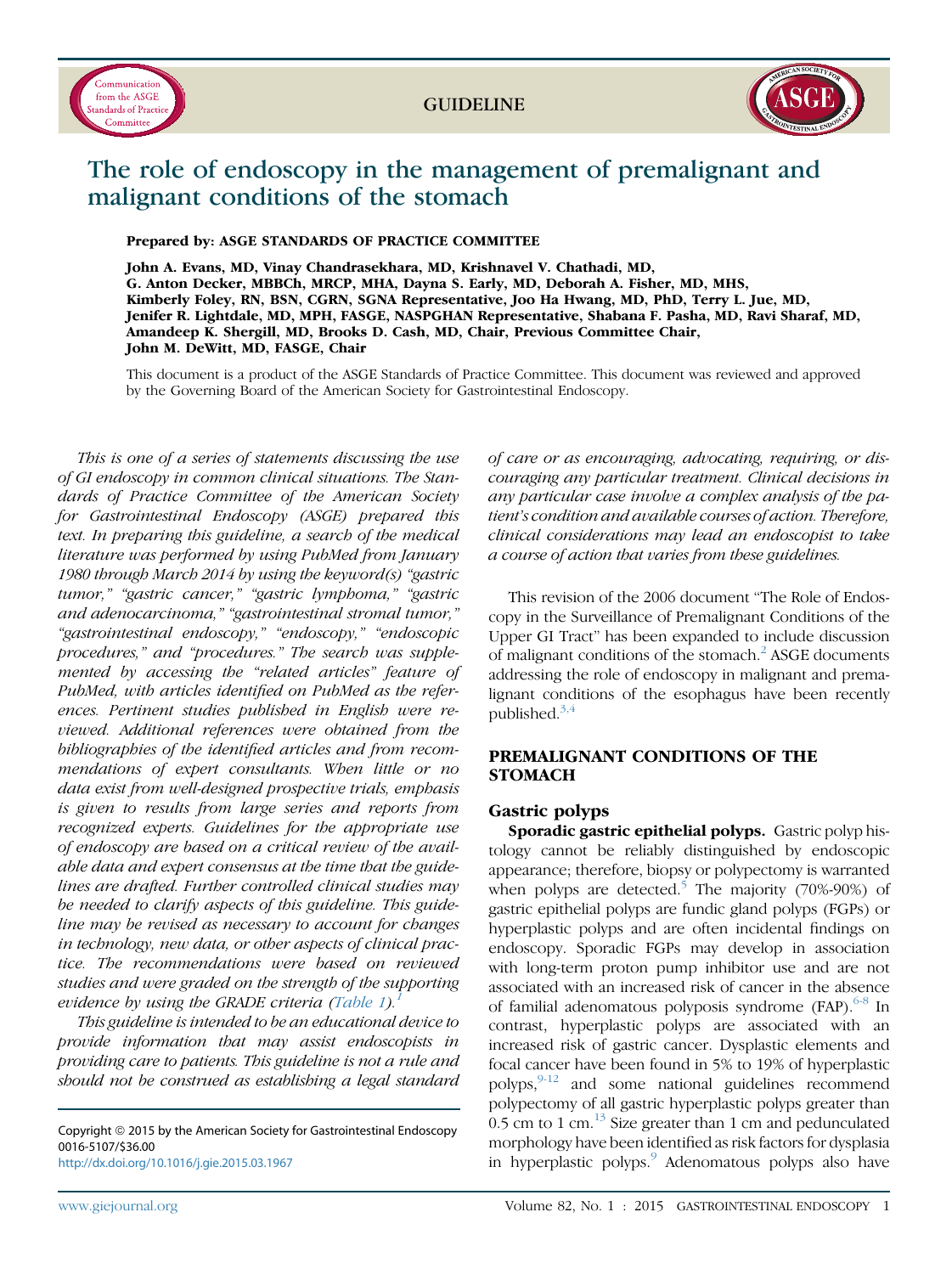<span id="page-1-0"></span>

| TABLE 1. GRADE system for rating the quality of evidence for guidelines <sup>1</sup> |                                                                                                                                                  |                               |
|--------------------------------------------------------------------------------------|--------------------------------------------------------------------------------------------------------------------------------------------------|-------------------------------|
| <b>Quality of evidence</b>                                                           | <b>Definition</b>                                                                                                                                | <b>Symbol</b>                 |
| High quality                                                                         | Further research is very unlikely to change our confidence in the estimate of effect.                                                            | $\bigoplus\bigoplus\bigoplus$ |
| Moderate quality                                                                     | Further research is likely to have an important impact on our confidence in the estimate<br>of effect and may change the estimate.               | $\bigoplus\bigoplus\bigodot$  |
| Low quality                                                                          | Further research is very likely to have an important impact on our confidence in the estimate<br>of effect and is likely to change the estimate. | $\bigoplus$                   |
| Very low quality                                                                     | Any estimate of effect is very uncertain.                                                                                                        | $\bigoplus$                   |
|                                                                                      |                                                                                                                                                  |                               |

malignant potential. $14-16$  Adenomatous polyps of the stomach should be endoscopically removed when possible, but recurrence has been reported in up to 2.6% after complete endoscopic excision, $17$  and gastric cancer has been found in 1.3% of patients during follow-up.<sup>[18](#page-5-0)</sup> Compared with EMR, endoscopic submucosal resection reduces tumor recurrences, yet increases the risk of procedural adverse events.<sup>[19](#page-5-0)</sup> Endoscopy is recommended 1 year after adenomatous polyp resection, followed by surveillance endoscopy every 3 to 5 years, although this strategy has not been extensively studied. Hyperplastic and adenomatous polyps may occur in the presence of Helicobacter pylori (H pylori) infection and environmental metaplastic atrophic gastritis, and polypectomy should be performed.

Gastric polyps in FAP and Lynch syndrome. Gastric polyps are common in individuals with FAP.<sup>[20-30](#page-5-0)</sup> These are most often FGPs and are found in up to 88% of children and adults with FAP.<sup>[23,31](#page-5-0)</sup> Adenomas also occur in the stomach of individuals with FAP. $32-35$  When present, they are usually solitary and sessile and located in the antrum.[30](#page-5-0) Cases of gastric adenocarcinoma associated with FGP have been described in patients with familial polyposis syndromes. $36,37$  The risk of gastric cancer in FAP is incompletely characterized. Several multinational series have shown a higher incidence of gastric cancer in FAP patients, $37-39$  whereas a U.S. study concluded that the risk was not significantly increased.<sup>[28](#page-5-0)</sup>

There are also conflicting data regarding the risk of gastric cancer in individuals with Lynch syndrome.<sup>[38,39](#page-5-0)</sup> In a Korean cohort of patients, the relative risk of the development of gastric cancer was 2.1-fold higher than in the general population. $40$  Conversely, a Finnish cohort of Lynch syndrome patients did not have a higher prevalence of gastric cancer relative to the general population.<sup>[41](#page-5-0)</sup> A recent prospective cohort study demonstrated a standardized incidence ratio of 9.78 (95% confidence interval [CI], 1.18-35.3) for the development of gastric cancer in subjects with a mismatch repair gene mutation over sex- and age-matched unaffected relatives.<sup>[42](#page-5-0)</sup>

#### Gastric intestinal metaplasia and dysplasia

Patients with gastric intestinal metaplasia (GIM) may have a greater than 10-fold increased risk of gastric cancer than the general population. $43$  GIM is recognized as a

premalignant condition that may be the result of an adaptive response to environmental stimuli such as  $H$  pylori infection, smoking, and high salt intake. $^{43}$  $^{43}$  $^{43}$  The potential benefits of surveillance were evaluated in 2 retrospective studies from the United Kingdom.  $44,45$  The incidence of gastric cancer was reported to be as high as 11%.<sup>45</sup> Endoscopic surveillance was associated with earlier stage cancer detection and improved survival. $44,45$  Additionally, patients with GIM and high-grade dysplasia (HGD) were at significant risk of harboring a prevalent or incident cancer.<sup>[45](#page-6-0)</sup> In both retro-spective<sup>46,47</sup> and prospective<sup>[48-50](#page-6-0)</sup> European studies of patients with GIM and HGD, the cancer detection rate with endoscopic surveillance ranged from 33% to 85%. A review of the management of patients with GIM suggests that for most U.S. patients, the risk of progression to cancer is low, and surveillance is not clinically indicated unless other risk factors for gastric cancer are present, such as a family history of gastric cancer and Asian heritage.<sup>[51](#page-6-0)</sup> A recent European consensus statement suggested that if low-grade dysplasia is detected in a patient with GIM, a repeat surveillance EGD with a topographic mapping biopsy strategy should be performed within 1 year.<sup>52</sup> The optimal frequency of subsequent endoscopic evaluation is not known. Surveillance may be suspended when 2 consecutive endoscopies are negative for dysplasia. Patients with confirmed HGD should undergo surgical or endoscopic resection due to the high probability of coexisting invasive adenocarcinoma. Twentyfive percent of patients with HGD will progress to adenocarcinoma within a year.<sup>53</sup> If H pylori infection is identified, eradication should be performed. It remains controversial whether empiric H pylori treatment should be administered when GIM is diagnosed.

### Pernicious anemia

The prevalence of gastric adenocarcinoma in patients with pernicious anemia, now considered to be associated with type A atrophic gastritis,<sup>[54](#page-6-0)</sup> is reported to be 1% to 3%.[55](#page-6-0) Most studies have shown a 2- to 3-fold increased incidence of gastric cancer in patients with pernicious anemia,[56-61](#page-6-0) although a large U.S. population-based cohort study found an incidence of gastric cancer of 1.2%, similar to that of the general population. $62$  The risk seems to be highest within the first year of diagnosis.<sup>[56,58](#page-6-0)</sup> The benefits of endoscopic surveillance in patients with pernicious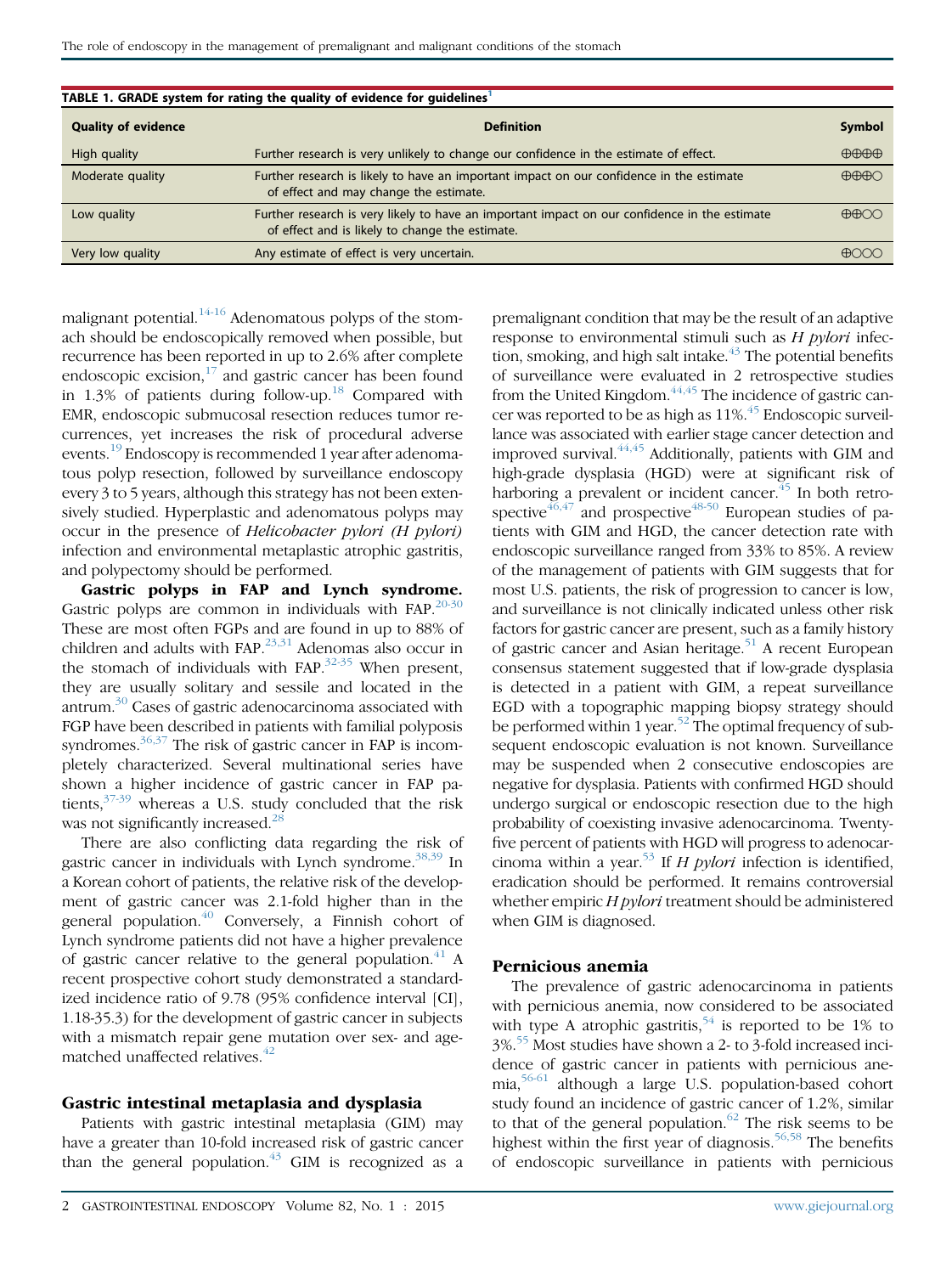anemia have not been established.<sup>[55,63-65](#page-6-0)</sup> Gastric carcinoma, in addition to gastric carcinoid, has been found in prospective series of patients undergoing surveillance endoscopy.[55,64](#page-6-0) A series from Italy found no gastric carci-noma after an initial follow-up of either 2 or 4 years.<sup>[65](#page-6-0)</sup> These data have prompted the recommendations to perform endoscopy soon after the diagnosis of pernicious anemia and/or to perform endoscopy on patients with pernicious anemia in whom upper GI symptoms develop.[55,57,62-64](#page-6-0)

#### Gastric carcinoid tumors

Gastric carcinoid tumors can be classified as type 1 (multifocal, well differentiated, associated with type A chronic atrophic gastritis), type 2 (multifocal, well differentiated, associated with Zollinger-Ellison syndrome and multiple endocrine neoplasia type 1), type 3 (solitary, well differentiated, sporadic), and type 4 (solitary, poorly differentiated). Endoscopic evaluation should include a description of carcinoid size, number, and anatomic distribution. Gastric fluid aspiration for pH testing and a fasting serum gastrin level can assist in the classification of gastric carcinoid tumors, particularly if the individual is not taking medications that affect the gastrin level (ie, proton pump inhibitors). Management options include endoscopic surveillance alone, endoscopic removal of smaller lesions (<1 cm) if few (3-5 lesions) in number, and surgical excision. Once diagnosed via endoscopy, EUS may be useful to determine the depth of invasion if EMR is considered. $66,67$ 

Type 1 gastric carcinoids are the most common type encountered in clinical practice<sup>[68,69](#page-6-0)</sup> and usually have a benign clinical course. Five- and 10-year survival of patients with type 1 gastric carcinoid is no different from that of the general population, $70$  and clinical management is not well defined because both endoscopic surveillance alone and polypectomy with surveillance have been advocated.[68,69,71](#page-6-0) Type 2 gastric carcinoids affect men and women equally, and lymph node metastases are found in 10% to 30% of patients at the time of discovery.[70](#page-6-0) The 5-year survival associated with type 2 gastric carcinoid tumors is 60% to 75%.[70](#page-6-0) Worldwide, therapeutic approaches for both type 1 and 2 gastric carcinoid tumors vary. Type 3 carcinoids are often found in advanced stages. The 5-year survival rate is 50% or worse. All type 3 gastric carcinoids should be considered for surgical removal based on a high incidence of lymph node invasion, and only very small (<1 cm), well-differentiated lesions should be considered for endoscopic removal.<sup>[70](#page-6-0)</sup> Type 4 gastric carcinoids are associated with a poor outcome with a 50% survival rate at 1 year after the diagnosis. Surgery should be considered for all type 4 gastric carcinoids as well as all other carcinoids (regardless of size), with indicators of more aggressive pathology such as angioinvasion, muscular wall invasion, high proliferative index, and metastatic disease. $\frac{70}{10}$  $\frac{70}{10}$  $\frac{70}{10}$ Surveillance after surgical or endoscopic resection may be indicated, although the optimal surveillance frequency and

intervals are unknown. Some expert opinions suggest every 1 to 2 years.<sup>[70](#page-6-0)</sup>

## Post-gastric surgery

There may be an increased risk of gastric cancer in patients who have undergone partial gastrectomy for benign gastric or duodenal ulcer. Reported frequencies of gastric remnant carcinoma range from  $0.8\%$  to  $8.9\%$ <sup>[72-83](#page-6-0)</sup> Endoscopic follow-up studies have detected gastric cancer in 4% to 6% of these patients, and a dysplasia-to-carcinoma sequence has been described.<sup>[73,74,78,80,81](#page-6-0)</sup> However, other population-based studies have not confirmed an increased risk.<sup>[78,83](#page-6-0)</sup> Studies that have demonstrated an increased risk of gastric carcinoma suggest that the risk appears to increase 15 to 20 years after the initial surgery.[72,73,76,77,82-85](#page-6-0)

## MALIGNANT CONDITIONS OF THE STOMACH

#### Adenocarcinoma

Diagnosis. Adenocarcinoma, the most common form of gastric malignancy, typically presents as a mass lesion, but may present as a nonhealing gastric ulcer or as a diffuse infiltrative form known as linitis plastica. The criterion standard for diagnosing gastric cancer is endoscopic mucosal biopsy. Generally, the mass or abnormal mucosa is targeted for biopsy, although in the case of a malignant gastric ulcer, at least 7 biopsies of the heaped up edges of the ulcer and base should be performed.<sup>[86](#page-6-0)</sup> Diagnosing linitis plastica can be more difficult because this condition is associated with infiltration of the submucosa and/or muscularis propria of the stomach, reducing the yield of mucosal biopsies. Other means of sampling include "tunnel biopsies" in which a mucosal defect is created by mucosal biopsy so that deeper tissue can then be sampled with biopsy forceps. Large mucosal and submucosal biopsy samples may be taken with snare resection. EUS-FNA or core sampling may be necessary, although histopathology is generally preferable to cytology for diagnosis.

**Staging.** Once a diagnosis of gastric cancer is confirmed, cross-sectional imaging should be performed to facilitate staging. In the absence of metastatic disease, EUS with or without FNA is indicated for local-regional staging. EUS staging of gastric cancer conforms to the TNM staging of the American Joint Committee on Cancer. Staging EUS should first focus on identifying metastatic (M) disease, such as liver lesions or other solid organ involvement. Whenever possible, these lesions should be sampled with FNA. In the absence of metastatic disease, staging EUS should focus on regional and nonregional lymph node (N) staging and primary tumor (T) staging. A recent meta-analysis summarized the available evidence on the staging performance of EUS for gastric cancer.<sup>[87](#page-6-0)</sup> The analysis determined that EUS can differentiate T1-2 from T3-4 gastric cancer with high accuracy (sensitivity, 86%; specificity, 91%), but was less accurate for lymph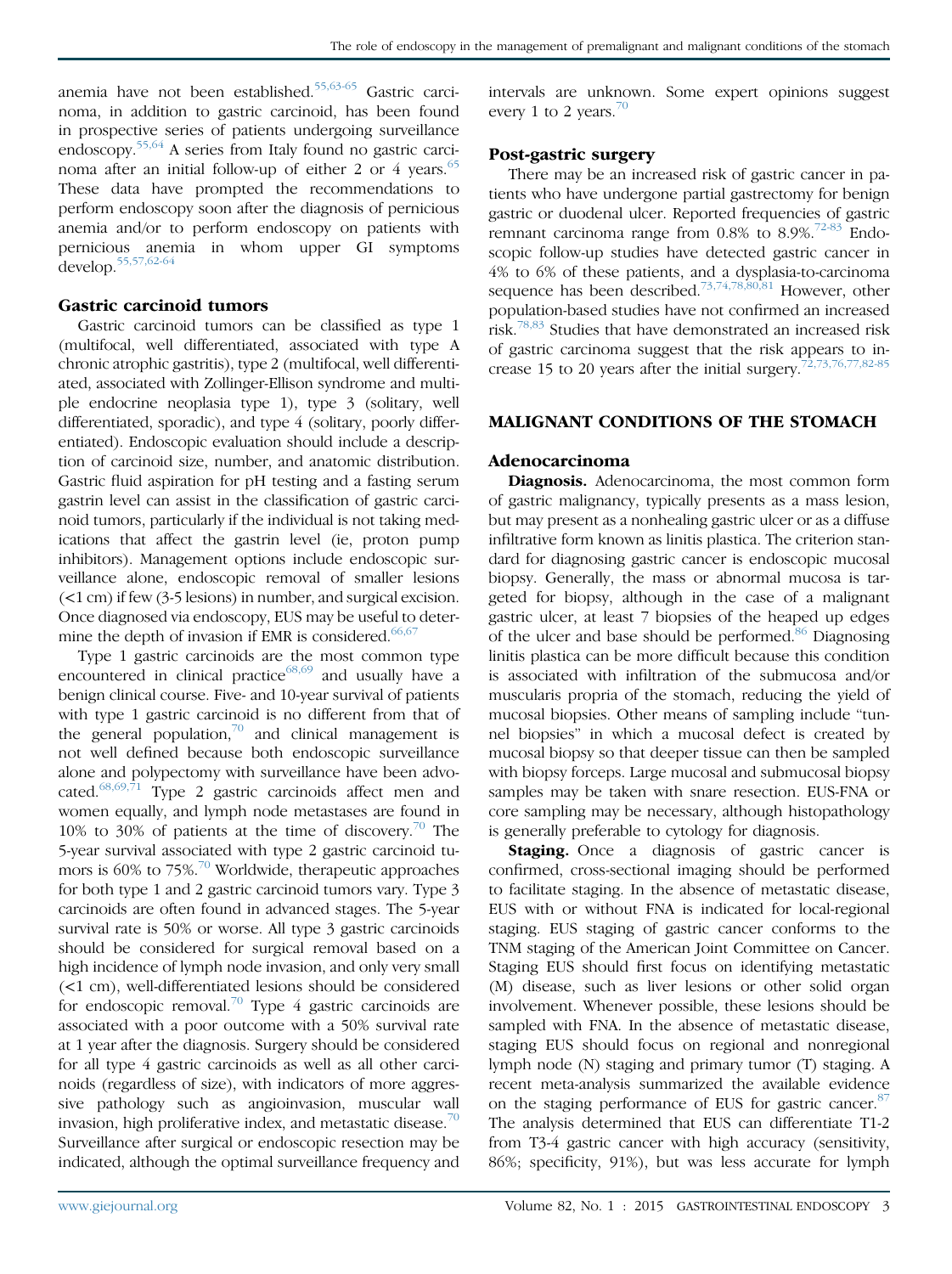node staging (sensitivity, 69%; specificity, 84%) by using EUS features suggestive of a malignant lymph node (size >8 mm, distinct margins, round shape, and hypoechogenicity). When EUS-FNA is used to sample abnormalappearing lymph nodes and suspected metastatic lesions, the results can change patient management in up to 15% of cases.[88](#page-6-0) Furthermore, ascites seen on EUS staging of a known GE junction cancer is an independent predictor of inoperability.<sup>[89](#page-6-0)</sup>

Endoscopic treatment. Gastric cancer screening in countries with high-risk populations is effective in identifying early gastric cancer (EGC), which can be treated endoscopically. Accurate pretreatment staging is critical in identifying EGC patients with disease that is limited to the mucosa and submucosa (stage T1) and who are candidates for EMR or endoscopic submucosal dissection (ESD). A discussion on EMR and ESD techniques and equipment can be found in the ASGE Technology Status Evaluation Report entitled "Endoscopic Mucosal Resection and Endoscopic Submucosal Dissection." [90](#page-6-0) ESD permits en bloc resection of most lesions and is the preferred technique for resecting EGC in Asia.<sup>[91](#page-6-0)</sup> A recent review of 1000 ESDs for EGC showed a complete en bloc resection rate of 87.7%, a significant bleeding rate of 0.6%, and a perforation rate of  $1.2\%$ <sup>[92](#page-6-0)</sup> A meta-analysis and systematic review of ESD compared with EMR identified 12 studies (9 Japanese, 2 Korean, and 1 Italian), 3 of which were cohort studies comparing a prospective treatment group with a past group and 9 were retrospective cohort studies. $93$  ESD outperformed EMR for en bloc resection (odds ratio 8.43; 95% CI, 5.20–13.67), complete resection (odds ratio 14.11; 95% CI, 10.85–18.35), curative resection (odds ratio 3.28; 95% CI, 1.95–5.54), and local recurrence (risk ratio 0.13; 95% CI, 0.04–0.41). Adverse events were more common with ESD than EMR including intraoperative bleeding (risk ratio 2.16; 95% CI, 1.14–4.09) and perforation (risk ratio 3.58; 95% CI, 1.95–6.55). Overall bleeding risk was not significantly different, nor was all-cause mortality. The procedure time was longer with ESD than EMR (standard mean difference, 1.55; 95% CI, 0.74–2.37). In the United States, ESD is rarely performed outside referral centers with expertise in this technique.

Palliation. Malignant gastric outlet obstruction may complicate gastric, duodenal, and pancreaticobiliary malignancy and can dramatically affect quality of life and nutritional status. Endoscopic stent (ES) placement has been shown to be safe and effective for palliation of malignant gastric outlet obstruction. Two small randomized, controlled trials of ES placement versus laparoscopic gastrojejunostomy demonstrated efficacy of both techniques, with fewer adverse events and shorter hospital stay for patients who underwent enteral stenting.  $94,95$  A systematic review of studies comparing ES placement with open gastrojejunostomy (OGJ) concluded that ES placement was associated with improved clinical outcomes (shorter hospital stay and shorter time to resumption of oral diet) than OGI.<sup>[96](#page-7-0)</sup> However, other investigators demonstrated that although food intake occurred sooner in patients treated with ES placement, gastrojejunostomy was superior to ES placement for achieving long-term relief in patients surviving more than 2 months. $97$  When stent occlusion was considered a major adverse event, gastrojejunostomytreated patients also had lower adverse event rates than patients treated with ES placement in this same trial. Small case series have described the use of argon plasma coagulation for re-establishment of luminal patency and treatment of tumor ingrowth of ES in patients with gastric cancers, but this technique has not been compared with ES, laparoscopic gastrojejunostomy, or OGJ.<sup>[98,99](#page-7-0)</sup> Gastric cancers are often complicated by GI bleeding, which may persist after systemic chemotherapy. There are no randomized, controlled trials to support endoscopic therapy of bleeding gastric cancers; however, a recent report of endoscopic spray application of an absorptive hemostatic powder showed promising results.<sup>100</sup>

# Mucosa-associated lymphoid tissue lymphoma

Extranodal marginal zone B-cell lymphoma is a lowgrade B-cell lymphoma occurring in mucosa-associated lymphoid tissue (MALT) of the stomach, lung, small bowel, and other organs. MALT lymphoma of the stomach is pathologically distinct from gastric adenocarcinoma, but may present with similar symptoms of dyspepsia, weight loss, or GI bleeding. On endoscopy, findings range from subtle erosions to nodular masses. Diagnosis is confirmed with mucosal sampling. Nearly all patients with gastric MALT lymphoma also have H pylori infection. Chronic inflammation associated with  $H$  pylori infection may trigger B-cell clonal expansion leading to MALT lymphoma. H pylori eradication is the treatment of choice for patients with low-grade MALT lymphoma and is effective in achieving clinical remission in up to  $80\%$ .<sup>[101](#page-7-0)</sup> Extended follow-up and surveillance with both endoscopy and tissue sampling are recommended after successful H pylori eradication in the setting of MALT lymphoma because complete regression may require a prolonged period of time and there is also a risk of recurrence, with or without  $H$  *pylori* reinfection. The optimal surveillance interval has not been defined, but 1 large international series reported low rates of progression identified with endoscopy and mucosal sampling every 3 to 6 months for the first 2 years after H *pylori* eradication with extension to every 6 to 12 months thereafter with a median follow-up of 42.2 months (range  $2-144$ ).<sup>[102](#page-7-0)</sup> EUS may be used to gather prognostic information by permitting accurate assessment of the degree of infiltration of lymphoma in the gastric wall as well as regional lymph node involvement.<sup>[103-105](#page-7-0)</sup>

# GI stromal tumors

GI stromal tumors (GISTs) are the most common type of mesenchymal tumor of the stomach. National Institutes of Health guidelines use size and the mitotic index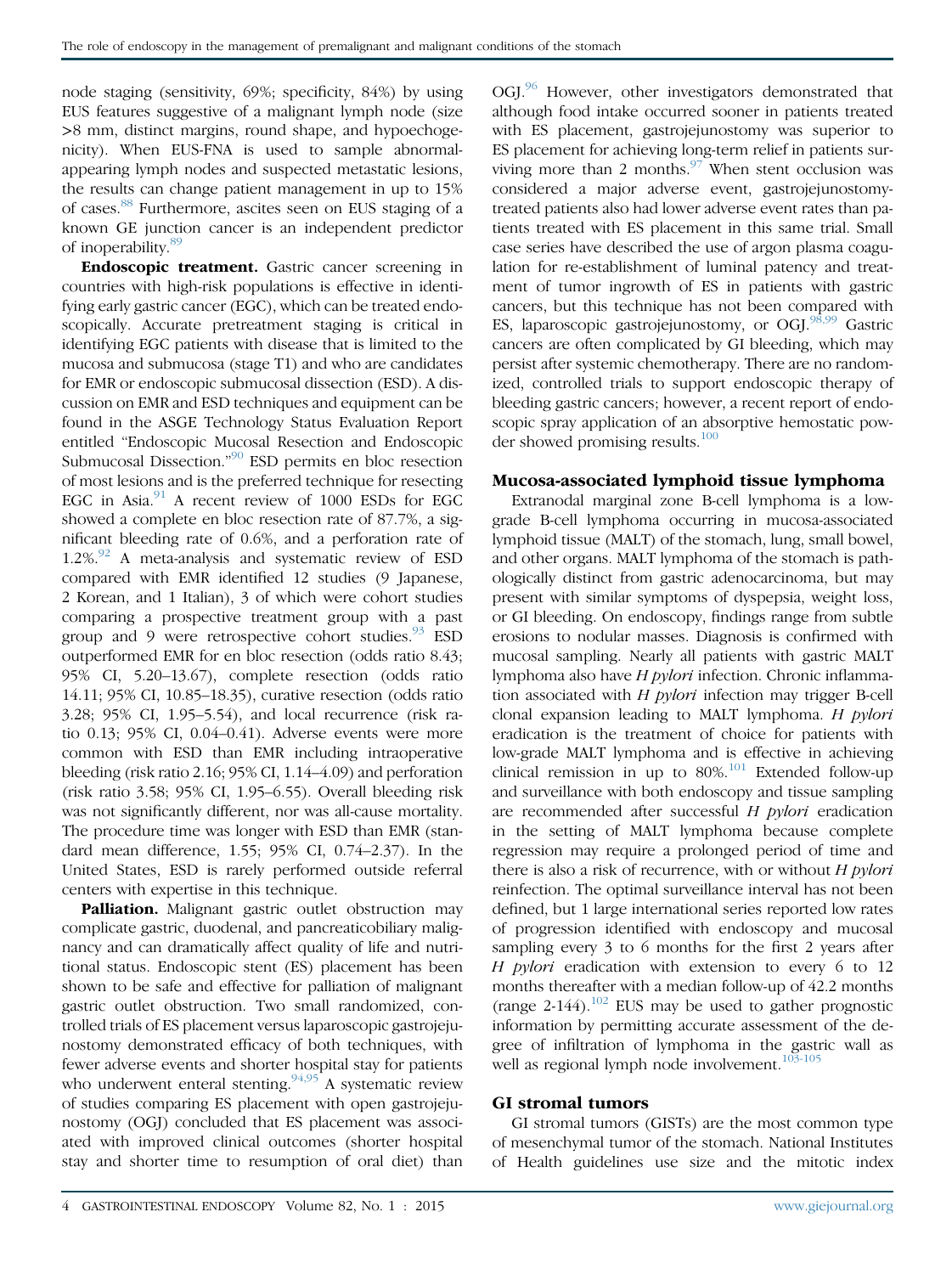(number of mitoses per high-power field) to categorize GISTs for malignant potential; however, the mitotic index can only be reliably determined from resected lesions. EUS with or without FNA is the preferred imaging technique used to further characterize subepithelial gastric lesions. EUS features of GISTs that have been shown to predict malignant potential include size greater than 2 cm, lobulated or irregular borders, invasion of adjacent structures, and heterogeneity.<sup>106,107</sup> EUS-directed sampling can be helpful in distinguishing GISTs from other subepithelial lesions, but is poor at predicting malignant potential. Cytology specimens from EUS-FNA of a GIST may demonstrate spindle cells, and if cellularity is adequate, immunohistochemical staining for specific markers (eg, CD117 [KIT], DOG-1) can confirm the diagnosis. However, cytology specimens from EUS-FNA are often suboptimal. An EUS-guided core biopsy may be used to obtain specimens from suspected GISTs and has been demonstrated to be an acceptable alternative to FNA.<sup>[108,109](#page-7-0)</sup> Case series of an "unroofing" technique to access lesions in the muscularis propria for diagnostic tissue have shown this tech-nique to be safe and effective.<sup>[110](#page-7-0)</sup>

Generally, any symptomatic lesion should be surgically resected, particularly if the lesion is a source of bleeding. Patients with asymptomatic GISTs larger than 2 cm or with EUS features associated with malignant potential should also be considered for resection.<sup>[106](#page-7-0)</sup> Patients with asymptomatic subepithelial tumors smaller than 2 cm and without EUS features associated with malignant potential can be placed into an EUS surveillance program to be monitored for changes in size or imaging features associated with malignancy. The optimal surveillance interval for small (<2 cm) GISTs without high-risk features has not been established; however, annual surveillance is commonly practiced.<sup>[111](#page-7-0)</sup>

Recent advances in ESD techniques have demonstrated that small subepithelial lesions originating from the muscularis propria can be safely removed. However, these techniques should be performed only in select patients by practitioners with dedicated training and skill. $^{112,113}$  $^{112,113}$  $^{112,113}$ 

## RECOMMENDATIONS

- 1. We recommend solitary gastric polyps undergo biopsy or be resected when possible.  $\oplus \oplus \oplus \oplus$
- 2. We suggest polypectomy of fundic gland polyps 1 cm or larger, hyperplastic polyps 0.5 cm or larger, and adenomatous polyps of any size when possible.  $\oplus \oplus \odot \odot$
- 3. We suggest surveillance endoscopy 1 year after removing adenomatous gastric polyps.  $\oplus \oplus \odot \odot$
- 4. In the setting of multiple polyps, we recommend biopsy or resection of the largest polyps and representative biopsy specimens be taken from others.  $\Theta \Theta \Theta \Theta$
- 5. In the setting of multiple hyperplastic or adenomatous polyps, we suggest systematic sampling of the

surrounding nonpolypoid gastric mucosa to assess for *H pylori* and metaplastic atrophic gastritis.  $\oplus \oplus \odot \odot$ 

- 6. We suggest sampling and, when feasible, resection of large gastric polyps in patients with FAP to confirm histology and to assess for dysplasia.  $\oplus \oplus \odot \odot$
- 7. We suggest surveillance endoscopy for patients with GIM who are at increased risk of gastric cancer due to ethnic background or family history. Optimal surveillance intervals have not been extensively studied and should be individualized.  $\oplus \oplus \odot \odot$
- 8. We recommend endoscopic resection and surveillance endoscopy for patients with confirmed GIM with HGD when feasible.  $\oplus \oplus \oplus \odot$
- 9. We suggest endoscopy within 6 months of the diagnosis of pernicious anemia or the development of upper GI symptoms in patients with pernicious anemia.  $\oplus \oplus \odot \odot$
- 10. We recommend EUS for local staging of gastric carcinoids.  $\oplus \oplus \oplus \odot$
- 11. We suggest endoscopic resection of small  $\leq 1$  cm) type 1 and type 2 gastric carcinoids that do not demonstrate aggressive features such as angioinvasion, muscular wall invasion, high proliferative index, and/ or metastatic disease and endoscopic surveillance thereafter every 1 to 2 years. We suggest endoscopic removal for type 3 and 4 gastric carcinoids (isolated and  $\lt 1$  cm in diameter)  $\oplus \oplus \odot \odot$
- 12. We recommend at least 7 biopsy samples be obtained of gastric masses or the heaped-up edges of ulcers suspicious for gastric adenocarcinoma.  $\oplus \oplus \oplus \oplus$
- 13. We recommend EUS and when applicable, EUS-FNA to locally stage gastric cancer.  $\oplus \oplus \oplus \odot$
- 14. We recommend endoscopically placed self-expanding metal stents for the palliation of malignant gastric outlet obstruction due to gastric cancer in patients with poor performance status or nonoperable anatomy.  $\oplus \oplus \oplus \odot$
- 15. We recommend EUS with or without FNA in the evaluation of gastric submucosal lesions.  $\oplus \oplus \oplus \oplus$
- 16. We suggest annual EUS surveillance of GISTs smaller than 2 cm if surgical resection is not performed to determine progression of size or change in echo features.  $\oplus$  $\oplus$ OO

## DISCLOSURE

Dr Pasha has received research support from CapsoVision; Dr Hwang is a consultant for US Endoscopy and a speaker for Novartis; Dr Fisher is a consultant for Epigenomics. All other authors disclosed no financial relationships relevant to this publication.

Abbreviations: CI, confidence interval; EGC, early gastric cancer; ES, endoscopic stent; FAP, familial adenomatous polyposis; FGP, fundic gland polyp; GIM, gastric intestinal metaplasia; HDG, high-grade dysplasia; MALT, mucosa-associated lymphoid tissue; OGJ, open gastrojejunostomy.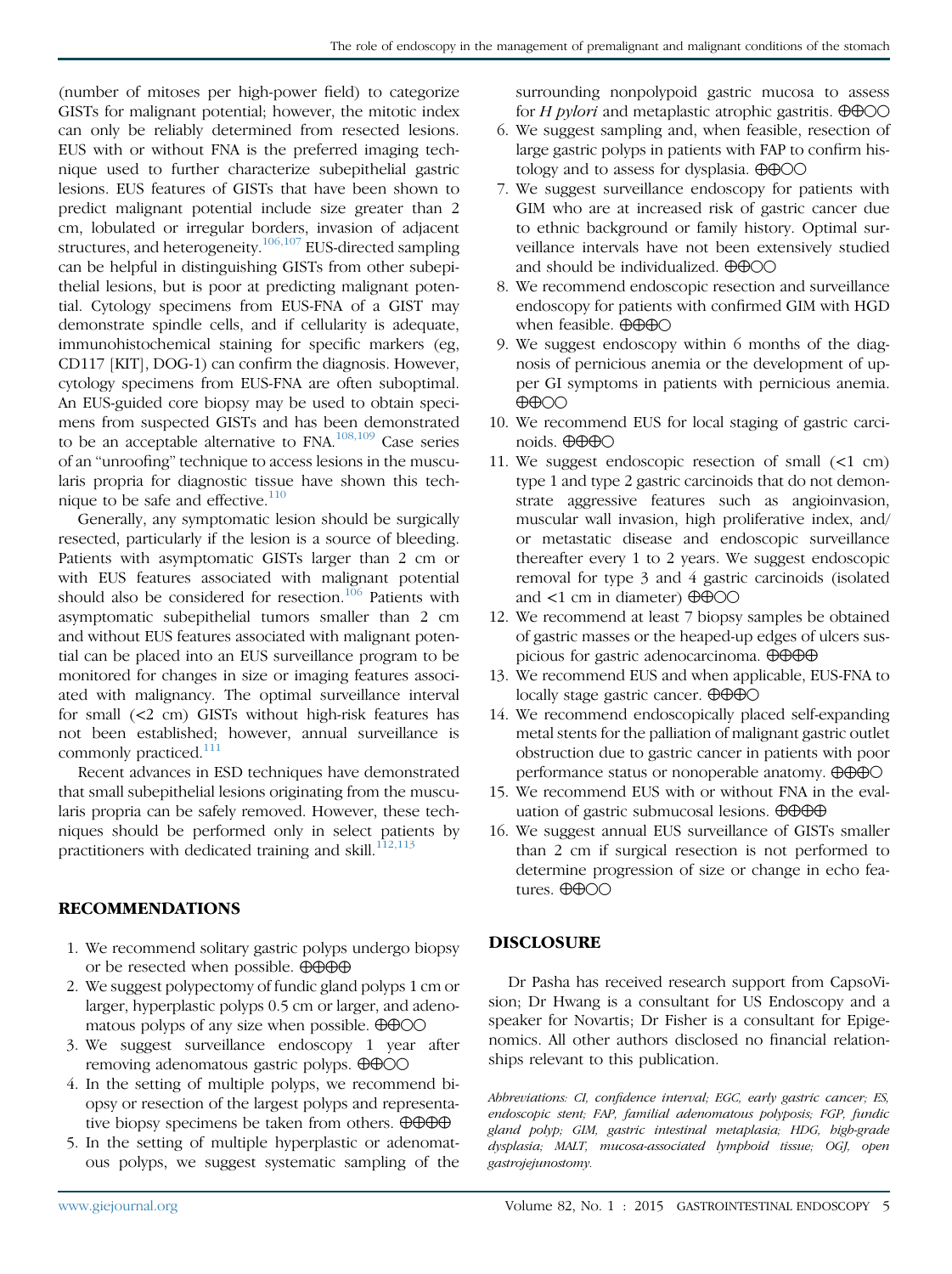#### <span id="page-5-0"></span>**REFERENCES**

- 1. [Guyatt G, Oxman AD, Akl EA, et al. GRADE guidelines: Introduction-](http://refhub.elsevier.com/S0016-5107(15)02277-4/sref1)[GRADE evidence profiles and summary of findings tables. J Clin](http://refhub.elsevier.com/S0016-5107(15)02277-4/sref1) [Epidemiol 2011;64:383-94.](http://refhub.elsevier.com/S0016-5107(15)02277-4/sref1)
- 2. [ASGE Standards of Practice Committee; Hirota WK, Zuckerman MJ,](http://refhub.elsevier.com/S0016-5107(15)02277-4/sref2) [Adler DG, et al. ASGE guideline: the role of endoscopy in the surveil](http://refhub.elsevier.com/S0016-5107(15)02277-4/sref2)[lance of premalignant conditions of the upper GI tract. Gastrointest](http://refhub.elsevier.com/S0016-5107(15)02277-4/sref2) [Endosc 2006;63:570-80](http://refhub.elsevier.com/S0016-5107(15)02277-4/sref2).
- 3. [ASGE Standards of Practice Committee; Evans JA, Early DS, Fukami N,](http://refhub.elsevier.com/S0016-5107(15)02277-4/sref3) [et al. The role of endoscopy in Barrett](http://refhub.elsevier.com/S0016-5107(15)02277-4/sref3)'s esophagus and other prema[lignant conditions of the esophagus. Gastrointest Endosc 2012;76:](http://refhub.elsevier.com/S0016-5107(15)02277-4/sref3) [1087-94](http://refhub.elsevier.com/S0016-5107(15)02277-4/sref3).
- 4. [ASGE Standards of Practice Committee; Evans JA, Early DS, Chandras](http://refhub.elsevier.com/S0016-5107(15)02277-4/sref4)[khara V, et al. The role of endoscopy in the assessment and treatment](http://refhub.elsevier.com/S0016-5107(15)02277-4/sref4) [of esophageal cancer. Gastrointest Endosc 2013;77:10328-44](http://refhub.elsevier.com/S0016-5107(15)02277-4/sref4).
- 5. [Gencosmanoglu R, Sen-Oran E, Kurtkaya-Yapicier O, et al. Gastric](http://refhub.elsevier.com/S0016-5107(15)02277-4/sref5) [polypoid lesions: analysis of 150 endoscopic polypectomy specimens](http://refhub.elsevier.com/S0016-5107(15)02277-4/sref5) [from 91 patients. World J Gastroenterol 2003;9:2236-9.](http://refhub.elsevier.com/S0016-5107(15)02277-4/sref5)
- 6. [Carmack SW, Genta RM, Schuler CM, et al. The current spectrum of](http://refhub.elsevier.com/S0016-5107(15)02277-4/sref6) [gastric polyps: a 1-year national study of over 120,000 patients. Am](http://refhub.elsevier.com/S0016-5107(15)02277-4/sref6) [J Gastroenterol 2009;104:1524-32](http://refhub.elsevier.com/S0016-5107(15)02277-4/sref6).
- 7. [Genta RM, Schuler CM, Robiou CI, et al. No association between](http://refhub.elsevier.com/S0016-5107(15)02277-4/sref7) [gastric fundic gland polyps and gastrointestinal neoplasia in a study](http://refhub.elsevier.com/S0016-5107(15)02277-4/sref7) [of over 100,000 patients. Clin Gastroenterol Hepatol 2009;7:849-54.](http://refhub.elsevier.com/S0016-5107(15)02277-4/sref7)
- 8. [Zelter A, Fernandez JL, Bilder C, et al. Fundic gland polyps and asso](http://refhub.elsevier.com/S0016-5107(15)02277-4/sref8)[ciation with proton pump inhibitor intake: a prospective study in](http://refhub.elsevier.com/S0016-5107(15)02277-4/sref8) [1,780 endoscopies. Dig Dis Sci 2011;56:1743-8.](http://refhub.elsevier.com/S0016-5107(15)02277-4/sref8)
- 9. [Kang HM, Oh TH, Seo JY, et al. Clinical factors predicting for](http://refhub.elsevier.com/S0016-5107(15)02277-4/sref9) [neoplastic transformation of gastric hyperplastic polyps \[in Korean\].](http://refhub.elsevier.com/S0016-5107(15)02277-4/sref9) [Korean J Gastroenterol 2011;58:184-9](http://refhub.elsevier.com/S0016-5107(15)02277-4/sref9).
- 10. [Ahn JY, Son da H, Choi KD, et al. Neoplasms arising in large gastric](http://refhub.elsevier.com/S0016-5107(15)02277-4/sref10) [hyperplastic polyps: endoscopic and pathologic features. Gastrointest](http://refhub.elsevier.com/S0016-5107(15)02277-4/sref10) [Endosc 2014;80:1005-13](http://refhub.elsevier.com/S0016-5107(15)02277-4/sref10).
- 11. [Imura J, Hayashi S, Ichikawa K, et al. Malignant transformation of hy](http://refhub.elsevier.com/S0016-5107(15)02277-4/sref11)[perplastic gastric polyps: an immunohistochemical and pathological](http://refhub.elsevier.com/S0016-5107(15)02277-4/sref11) [study of the changes of neoplastic phenotype. Oncol Lett 2014;7:](http://refhub.elsevier.com/S0016-5107(15)02277-4/sref11) [1459-63](http://refhub.elsevier.com/S0016-5107(15)02277-4/sref11).
- 12. [Terada T. Malignant transformation of foveolar hyperplastic polyp](http://refhub.elsevier.com/S0016-5107(15)02277-4/sref12) [of the stomach: a histopathological study. Med Oncol 2011;28:](http://refhub.elsevier.com/S0016-5107(15)02277-4/sref12) [941-4](http://refhub.elsevier.com/S0016-5107(15)02277-4/sref12).
- 13. [Han AR, Sung CO, Kim KM, et al. The clinicopathological features of](http://refhub.elsevier.com/S0016-5107(15)02277-4/sref13) [gastric hyperplastic polyps with neoplastic transformations: a sugges](http://refhub.elsevier.com/S0016-5107(15)02277-4/sref13)[tion of indication for endoscopic polypectomy. Gut Liver 2009;3:](http://refhub.elsevier.com/S0016-5107(15)02277-4/sref13) [271-5](http://refhub.elsevier.com/S0016-5107(15)02277-4/sref13).
- 14. [Cristallini EG, Ascani S, Bolis GB. Association between histologic type](http://refhub.elsevier.com/S0016-5107(15)02277-4/sref14) [of polyp and carcinoma in the stomach. Gastrointest Endosc 1992;38:](http://refhub.elsevier.com/S0016-5107(15)02277-4/sref14) [481-4](http://refhub.elsevier.com/S0016-5107(15)02277-4/sref14).
- 15. [Rugge M, Correa P, Dixon MF, et al. Gastric dysplasia: the Padova in](http://refhub.elsevier.com/S0016-5107(15)02277-4/sref15)[ternational classification. Am J Surg Pathol 2000;24:167-76.](http://refhub.elsevier.com/S0016-5107(15)02277-4/sref15)
- 16. [Rugge M, Nitti D, Farinati F, et al. Non-invasive neoplasia of the stom](http://refhub.elsevier.com/S0016-5107(15)02277-4/sref16)[ach. Eur J Gastroenterol Hepatol 2005;17:1191-6](http://refhub.elsevier.com/S0016-5107(15)02277-4/sref16).
- 17. [Kim SY, Sung JK, Moon HS, et al. Is endoscopic mucosal resection a](http://refhub.elsevier.com/S0016-5107(15)02277-4/sref17) [sufficient treatment for low-grade gastric epithelial dysplasia? Gut](http://refhub.elsevier.com/S0016-5107(15)02277-4/sref17) [Liver 2012;6:446-51](http://refhub.elsevier.com/S0016-5107(15)02277-4/sref17).
- 18. [Seifert E, Gail K, Weismuller J. Gastric polypectomy. Long-term results](http://refhub.elsevier.com/S0016-5107(15)02277-4/sref18) [\(survey of 23 centres in Germany\). Endoscopy 1983;15:8-11.](http://refhub.elsevier.com/S0016-5107(15)02277-4/sref18)
- 19. [Facciorusso A, Antonino M, Di Maso M, et al. Endoscopic submucosal](http://refhub.elsevier.com/S0016-5107(15)02277-4/sref19) [dissection vs endoscopic mucosal resection for early gastric cancer: a](http://refhub.elsevier.com/S0016-5107(15)02277-4/sref19) [meta-analysis. World J Gastrointest Endosc 2014;16:555-63](http://refhub.elsevier.com/S0016-5107(15)02277-4/sref19).
- 20. [Bjork J, Akerbrant H, Iselius L, et al. Periampullary adenomas and ad](http://refhub.elsevier.com/S0016-5107(15)02277-4/sref20)[enocarcinomas in familial adenomatous polyposis: cumulative risks](http://refhub.elsevier.com/S0016-5107(15)02277-4/sref20) [and APC gene mutations. Gastroenterology 2001;121:1127-35.](http://refhub.elsevier.com/S0016-5107(15)02277-4/sref20)
- 21. [Bulow S, Bjork J, Christensen IJ, et al. Duodenal adenomatosis in](http://refhub.elsevier.com/S0016-5107(15)02277-4/sref21) [familial adenomatous polyposis. Gut 2004;53:381-6.](http://refhub.elsevier.com/S0016-5107(15)02277-4/sref21)
- 22. [Burke CA, Beck GJ, Church JM, et al. The natural history of un](http://refhub.elsevier.com/S0016-5107(15)02277-4/sref22)[treated duodenal and ampullary adenomas in patients with familial](http://refhub.elsevier.com/S0016-5107(15)02277-4/sref22)

[adenomatous polyposis followed in an endoscopic surveillance pro](http://refhub.elsevier.com/S0016-5107(15)02277-4/sref22)[gram. Gastrointest Endosc 1999;49:358-64](http://refhub.elsevier.com/S0016-5107(15)02277-4/sref22).

- 23. [Bianchi LK, Burke CA, Bennett AE, et al. Fundic gland polyp dysplasia](http://refhub.elsevier.com/S0016-5107(15)02277-4/sref23) [is common in familial adenomatous polyposis. Clin Gastroenterol](http://refhub.elsevier.com/S0016-5107(15)02277-4/sref23) [Hepatol 2008;6:180-5](http://refhub.elsevier.com/S0016-5107(15)02277-4/sref23).
- 24. [Groves CJ, Saunders BP, Spigelman AD, et al. Duodenal cancer in pa](http://refhub.elsevier.com/S0016-5107(15)02277-4/sref24)[tients with familial adenomatous polyposis \(FAP\): results of a 10 year](http://refhub.elsevier.com/S0016-5107(15)02277-4/sref24) [prospective study. Gut 2002;50:636-41.](http://refhub.elsevier.com/S0016-5107(15)02277-4/sref24)
- 25. [Heiskanen I, Kellokumpu I, Jarvinen H. Management of duodenal ad](http://refhub.elsevier.com/S0016-5107(15)02277-4/sref25)[enomas in 98 patients with familial adenomatous polyposis. Endos](http://refhub.elsevier.com/S0016-5107(15)02277-4/sref25)[copy 1999;31:412-6](http://refhub.elsevier.com/S0016-5107(15)02277-4/sref25).
- 26. [Kadmon M, Tandara A, Herfarth C. Duodenal adenomatosis in familial](http://refhub.elsevier.com/S0016-5107(15)02277-4/sref26) [adenomatous polyposis coli. A review of the literature and results](http://refhub.elsevier.com/S0016-5107(15)02277-4/sref26) [from the Heidelberg Polyposis Register. Int J Colorectal Dis 2001;16:](http://refhub.elsevier.com/S0016-5107(15)02277-4/sref26) [63-75.](http://refhub.elsevier.com/S0016-5107(15)02277-4/sref26)
- 27. [Morpurgo E, Vitale GC, Galandiuk S, et al. Clinical characteristics of fa](http://refhub.elsevier.com/S0016-5107(15)02277-4/sref27)[milial adenomatous polyposis and management of duodenal ade](http://refhub.elsevier.com/S0016-5107(15)02277-4/sref27)[nomas. J Gastrointest Surg 2004;8:559-64.](http://refhub.elsevier.com/S0016-5107(15)02277-4/sref27)
- 28. [Offerhaus GJ, Giardiello FM, Krush AJ, et al. The risk of upper gastro](http://refhub.elsevier.com/S0016-5107(15)02277-4/sref28)[intestinal cancer in familial adenomatous polyposis. Gastroenterology](http://refhub.elsevier.com/S0016-5107(15)02277-4/sref28) [1992;102:1980-2](http://refhub.elsevier.com/S0016-5107(15)02277-4/sref28).
- 29. [Sarre RG, Frost AG, Jagelman DG, et al. Gastric and duodenal polyps](http://refhub.elsevier.com/S0016-5107(15)02277-4/sref29) [in familial adenomatous polyposis: a prospective study of the nature](http://refhub.elsevier.com/S0016-5107(15)02277-4/sref29) [and prevalence of upper gastrointestinal polyps. Gut 1987;28:306-14.](http://refhub.elsevier.com/S0016-5107(15)02277-4/sref29)
- 30. [Spigelman AD, Williams CB, Talbot IC, et al. Upper gastrointestinal can](http://refhub.elsevier.com/S0016-5107(15)02277-4/sref30)[cer in patients with familial adenomatous polyposis. Lancet 1989;2:](http://refhub.elsevier.com/S0016-5107(15)02277-4/sref30) [783-5.](http://refhub.elsevier.com/S0016-5107(15)02277-4/sref30)
- 31. [Attard TM, Cuffari C, Tajouri T, et al. Multicenter experience with up](http://refhub.elsevier.com/S0016-5107(15)02277-4/sref31)[per gastrointestinal polyps in pediatric patients with familial adeno](http://refhub.elsevier.com/S0016-5107(15)02277-4/sref31)[matous polyposis. Am J Gastroenterol 2004;99:681-6.](http://refhub.elsevier.com/S0016-5107(15)02277-4/sref31)
- 32. [Wood LD, Salaria SN, Cruise MW, et al. Upper GI tract lesions in famil](http://refhub.elsevier.com/S0016-5107(15)02277-4/sref32)[ial adenomatous polyposis \(FAP\): enrichment of pyloric gland ade](http://refhub.elsevier.com/S0016-5107(15)02277-4/sref32)[nomas and other gastric and duodenal neoplasms. Am J Surg](http://refhub.elsevier.com/S0016-5107(15)02277-4/sref32) [Pathol 2014;38:389-93](http://refhub.elsevier.com/S0016-5107(15)02277-4/sref32).
- 33. [Azih LC, Broussard BL, Phadnis MA, et al. Endoscopic ultrasound eval](http://refhub.elsevier.com/S0016-5107(15)02277-4/sref33)[uation in the surgical treatment of duodenal and peri-ampullary](http://refhub.elsevier.com/S0016-5107(15)02277-4/sref33) [adenomas. World J Gastroenterol 2013;19:511-5.](http://refhub.elsevier.com/S0016-5107(15)02277-4/sref33)
- 34. [Gluck N, Strul H, Rozner G, et al. Endoscopy and EUS are key for effec](http://refhub.elsevier.com/S0016-5107(15)02277-4/sref34)[tive surveillance and management of duodenal adenomas in familial](http://refhub.elsevier.com/S0016-5107(15)02277-4/sref34) [adenomatous polyposis. Gastrointest Endosc 2015;81:960-6](http://refhub.elsevier.com/S0016-5107(15)02277-4/sref34).
- 35. [Cordero-Fernández C, Garzón-Benavides M, Pizarro-Moreno A, et al.](http://refhub.elsevier.com/S0016-5107(15)02277-4/sref35) [Gastroduodenal involvement in patients with familial adenomatous](http://refhub.elsevier.com/S0016-5107(15)02277-4/sref35) [polyposis. Prospective study of the nature and evolution of polyps:](http://refhub.elsevier.com/S0016-5107(15)02277-4/sref35) [evaluation of the treatment and surveillance methods applied. Eur](http://refhub.elsevier.com/S0016-5107(15)02277-4/sref35) [J Gastroenterol Hepatol 2009;21:1161-7](http://refhub.elsevier.com/S0016-5107(15)02277-4/sref35).
- 36. [de Tomás J, Al Lal Y, Pérez Díaz MD, et al. Chronic polyps in the stom](http://refhub.elsevier.com/S0016-5107(15)02277-4/sref36)[ach and jejunum in a patient with familial adenomatous polyposis.](http://refhub.elsevier.com/S0016-5107(15)02277-4/sref36) [Gastroenterol Hepatol 2011;34:683-5.](http://refhub.elsevier.com/S0016-5107(15)02277-4/sref36)
- 37. [Garrean S, Hering J, Saied A, et al. Gastric adenocarcinoma arising](http://refhub.elsevier.com/S0016-5107(15)02277-4/sref37) [from fundic gland polyps in a patient with familial adenomatous pol](http://refhub.elsevier.com/S0016-5107(15)02277-4/sref37)[yposis syndrome. Am Surg 2008;74:79-83.](http://refhub.elsevier.com/S0016-5107(15)02277-4/sref37)
- 38. [Watson P, Lynch HT. Extracolonic cancer in hereditary nonpolyposis](http://refhub.elsevier.com/S0016-5107(15)02277-4/sref38) [colorectal cancer. Cancer 1993;71:677-85.](http://refhub.elsevier.com/S0016-5107(15)02277-4/sref38)
- 39. [Win AK, Lindor NM, Young JP, et al. Risks of primary extracolonic can](http://refhub.elsevier.com/S0016-5107(15)02277-4/sref39)[cers following colorectal cancer in Lynch syndrome. J Natl Cancer Inst](http://refhub.elsevier.com/S0016-5107(15)02277-4/sref39) [2012;104:1363-72.](http://refhub.elsevier.com/S0016-5107(15)02277-4/sref39)
- 40. [Park YJ, Shin KH, Park JG. Risk of gastric cancer in hereditary nonpo](http://refhub.elsevier.com/S0016-5107(15)02277-4/sref40)[lyposis colorectal cancer in Korea. Clin Cancer Res 2000;6:2994-8.](http://refhub.elsevier.com/S0016-5107(15)02277-4/sref40)
- 41. [Renkonen-Sinisalo L, Sipponen P, Aarnio M, et al. No support for](http://refhub.elsevier.com/S0016-5107(15)02277-4/sref41) [endoscopic surveillance for gastric cancer in hereditary non](http://refhub.elsevier.com/S0016-5107(15)02277-4/sref41)[polyposis colorectal cancer. Scand J Gastroenterol 2002;37:574-7](http://refhub.elsevier.com/S0016-5107(15)02277-4/sref41).
- 42. [Win AK, Young JP, Lindor NM, et al. Colorectal and other cancer risks for](http://refhub.elsevier.com/S0016-5107(15)02277-4/sref42) [carriers and noncarriers from families with a DNA mismatch repair gene](http://refhub.elsevier.com/S0016-5107(15)02277-4/sref42) [mutation: a prospective cohort study. J Clin Oncol 2012;30:958-64.](http://refhub.elsevier.com/S0016-5107(15)02277-4/sref42)
- 43. [Vannella L, Lahner E, Osborn J, et al. Risk factors for progression to](http://refhub.elsevier.com/S0016-5107(15)02277-4/sref43) [gastric neoplastic lesions in patients with atrophic gastritis. Aliment](http://refhub.elsevier.com/S0016-5107(15)02277-4/sref43) [Pharmacol Ther 2010;31:1042-50.](http://refhub.elsevier.com/S0016-5107(15)02277-4/sref43)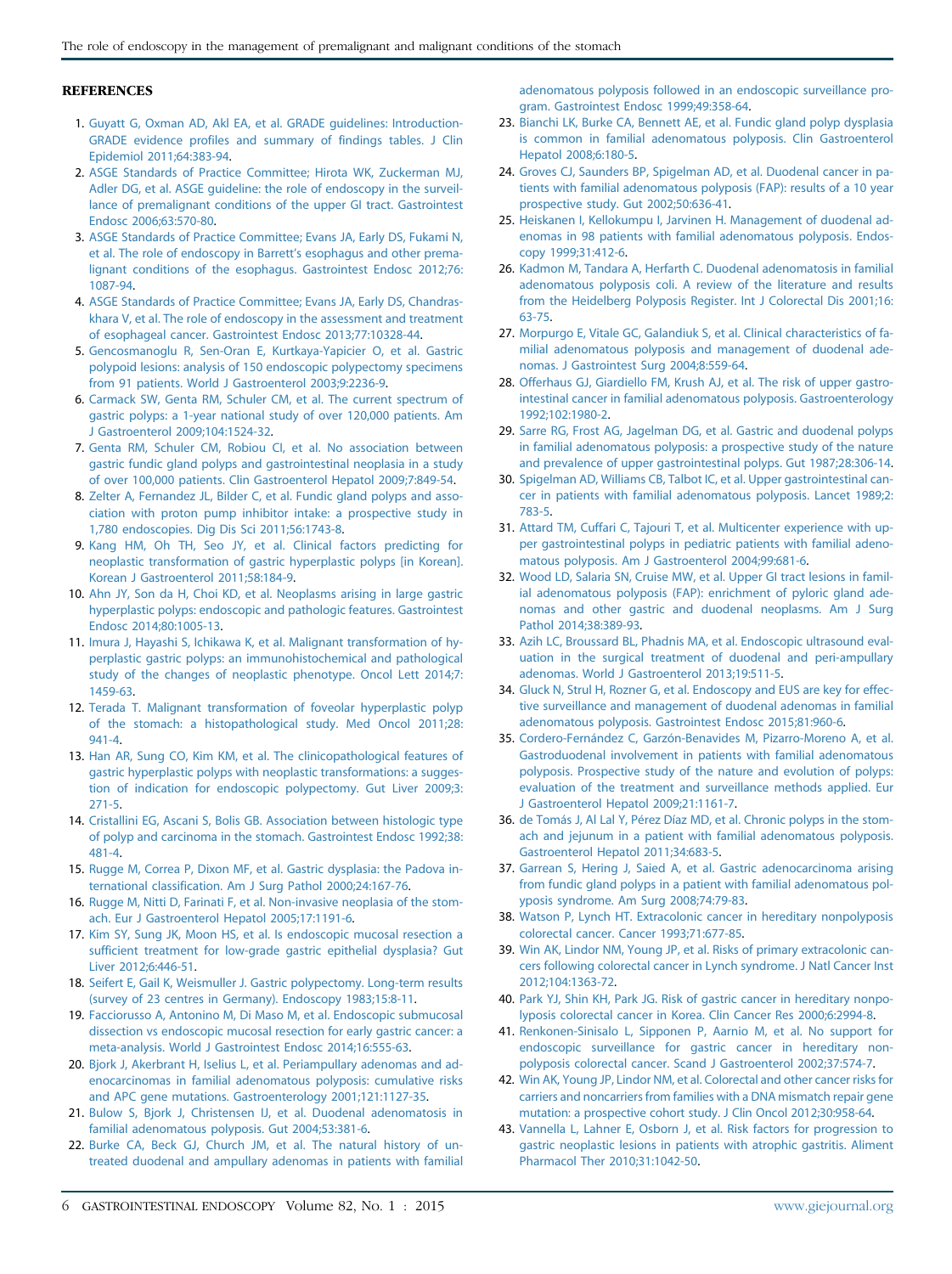- <span id="page-6-0"></span>44. [den Hoed CM, Holster IL, Capelle LG, et al. Follow-up of premalignant](http://refhub.elsevier.com/S0016-5107(15)02277-4/sref44) [lesions in patients at risk for progression to gastric cancer. Endoscopy](http://refhub.elsevier.com/S0016-5107(15)02277-4/sref44) [2013;45:249-56.](http://refhub.elsevier.com/S0016-5107(15)02277-4/sref44)
- 45. [Whiting JL, Sigurdsson A, Rowlands DC, et al. The long term results](http://refhub.elsevier.com/S0016-5107(15)02277-4/sref45) [of endoscopic surveillance of premalignant gastric lesions. Gut](http://refhub.elsevier.com/S0016-5107(15)02277-4/sref45) [2002;50:378-81.](http://refhub.elsevier.com/S0016-5107(15)02277-4/sref45)
- 46. [Di Gregorio C, Morandi P, Fante R, et al. Gastric dysplasia. A follow-up](http://refhub.elsevier.com/S0016-5107(15)02277-4/sref46) [study. Am J Gastroenterol 1993;88:1714-9.](http://refhub.elsevier.com/S0016-5107(15)02277-4/sref46)
- 47. [Lansdown M, Quirke P, Dixon MF, et al. High grade dysplasia of the](http://refhub.elsevier.com/S0016-5107(15)02277-4/sref47) [gastric mucosa: a marker for gastric carcinoma. Gut 1990;31:977-83](http://refhub.elsevier.com/S0016-5107(15)02277-4/sref47).
- 48. [Farinati F, Rugge M, Di Mario F, et al. Early and advanced gastric](http://refhub.elsevier.com/S0016-5107(15)02277-4/sref48) [cancer in the follow-up of moderate and severe gastric dysplasia](http://refhub.elsevier.com/S0016-5107(15)02277-4/sref48) [patients. A prospective study. I.G.G.E.D.](http://refhub.elsevier.com/S0016-5107(15)02277-4/sref48)–Interdisciplinary Group on [Gastric Epithelial Dysplasia. Endoscopy 1993;25:261-4](http://refhub.elsevier.com/S0016-5107(15)02277-4/sref48).
- 49. [Fertitta AM, Comin U, Terruzzi V, et al. Clinical significance of gastric](http://refhub.elsevier.com/S0016-5107(15)02277-4/sref49) [dysplasia: a multicenter follow-up study. Gastrointestinal Endoscopic](http://refhub.elsevier.com/S0016-5107(15)02277-4/sref49) [Pathology Study Group. Endoscopy 1993;25:265-8](http://refhub.elsevier.com/S0016-5107(15)02277-4/sref49).
- 50. [Rugge M, Leandro G, Farinati F, et al. Gastric epithelial dysplasia.](http://refhub.elsevier.com/S0016-5107(15)02277-4/sref50) [How clinicopathologic background relates to management. Cancer](http://refhub.elsevier.com/S0016-5107(15)02277-4/sref50) [1995;76:376-82.](http://refhub.elsevier.com/S0016-5107(15)02277-4/sref50)
- 51. [Fennerty MB. Gastric intestinal metaplasia on routine endoscopic bi](http://refhub.elsevier.com/S0016-5107(15)02277-4/sref51)[opsy. Gastroenterology 2003;125:586-90.](http://refhub.elsevier.com/S0016-5107(15)02277-4/sref51)
- 52. [Dinis-Ribeiro M, Areia M, de Vries AC, et al. Management of precan](http://refhub.elsevier.com/S0016-5107(15)02277-4/sref52)[cerous conditions and lesions in the stomach \(MAPS\): guideline](http://refhub.elsevier.com/S0016-5107(15)02277-4/sref52) [from the European Society of Gastrointestinal Endoscopy \(ESGE\),](http://refhub.elsevier.com/S0016-5107(15)02277-4/sref52) [European Helicobacter Study Group \(EHSG\), European Society of](http://refhub.elsevier.com/S0016-5107(15)02277-4/sref52) [Pathology \(ESP\), and the Sociedade Portuguesa de Endoscopia](http://refhub.elsevier.com/S0016-5107(15)02277-4/sref52) [Digestiva \(SPED\). Endoscopy 2012;44:74-94.](http://refhub.elsevier.com/S0016-5107(15)02277-4/sref52)
- 53. [Cassaro M, Rugge M, Gutierrez O, et al. Topographic patterns of intes](http://refhub.elsevier.com/S0016-5107(15)02277-4/sref53)[tinal metaplasia and gastric cancer. Am J Gastroenterol 2000;95:](http://refhub.elsevier.com/S0016-5107(15)02277-4/sref53) [1431-8](http://refhub.elsevier.com/S0016-5107(15)02277-4/sref53).
- 54. [Toh BH, van Driel IR, Gleeson PA. Pernicious anemia. N Engl J Med](http://refhub.elsevier.com/S0016-5107(15)02277-4/sref54) [1997;337:1441-8.](http://refhub.elsevier.com/S0016-5107(15)02277-4/sref54)
- 55. [Yoon H, Kim N. Diagnosis and management of high risk group for](http://refhub.elsevier.com/S0016-5107(15)02277-4/sref55) [gastric cancer. Gut Liver 2015;9:5-17](http://refhub.elsevier.com/S0016-5107(15)02277-4/sref55).
- 56. [Brinton LA, Gridley G, Hrubec Z, et al. Cancer risk following pernicious](http://refhub.elsevier.com/S0016-5107(15)02277-4/sref56) [anaemia. Br J Cancer 1989;59:810-3.](http://refhub.elsevier.com/S0016-5107(15)02277-4/sref56)
- 57. [Elsborg L, Mosbech J. Pernicious anaemia as a risk factor in gastric](http://refhub.elsevier.com/S0016-5107(15)02277-4/sref57) [cancer. Acta Med Scand 1979;206:315-8](http://refhub.elsevier.com/S0016-5107(15)02277-4/sref57).
- 58. [Hsing AW, Hansson LE, McLaughlin JK, et al. Pernicious anemia and](http://refhub.elsevier.com/S0016-5107(15)02277-4/sref58) [subsequent cancer. A population-based cohort study. Cancer 1993;](http://refhub.elsevier.com/S0016-5107(15)02277-4/sref58) [71:745-50.](http://refhub.elsevier.com/S0016-5107(15)02277-4/sref58)
- 59. [Karlson BM, Ekbom A, Wacholder S, et al. Cancer of the upper gastro](http://refhub.elsevier.com/S0016-5107(15)02277-4/sref59)[intestinal tract among patients with pernicious anemia: a case-cohort](http://refhub.elsevier.com/S0016-5107(15)02277-4/sref59) [study. Scand J Gastroenterol 2000;35:847-51](http://refhub.elsevier.com/S0016-5107(15)02277-4/sref59).
- 60. [Mellemkjaer L, Gridley G, Moller H, et al. Pernicious anaemia and can](http://refhub.elsevier.com/S0016-5107(15)02277-4/sref60)[cer risk in Denmark. Br J Cancer 1996;73:998-1000](http://refhub.elsevier.com/S0016-5107(15)02277-4/sref60).
- 61. [Ye W, Nyren O. Risk of cancers of the oesophagus and stomach by](http://refhub.elsevier.com/S0016-5107(15)02277-4/sref61) [histology or subsite in ptients hospitalised for pernicious anaemia.](http://refhub.elsevier.com/S0016-5107(15)02277-4/sref61) [Gut 2003;52:938-41](http://refhub.elsevier.com/S0016-5107(15)02277-4/sref61).
- 62. [Schafer LW, Larson DE, Melton LJ 3rd, et al. Risk of development of](http://refhub.elsevier.com/S0016-5107(15)02277-4/sref62) [gastric carcinoma in patients with pernicious anemia: a population](http://refhub.elsevier.com/S0016-5107(15)02277-4/sref62)[based study in Rochester, Minnesota. Mayo Clin Proc 1985;60:](http://refhub.elsevier.com/S0016-5107(15)02277-4/sref62) [444-8.](http://refhub.elsevier.com/S0016-5107(15)02277-4/sref62)
- 63. [Armbrecht U, Stockbrugger RW, Rode J, et al. Development of gastric](http://refhub.elsevier.com/S0016-5107(15)02277-4/sref63) [dysplasia in pernicious anaemia: a clinical and endoscopic follow up](http://refhub.elsevier.com/S0016-5107(15)02277-4/sref63) [study of 80 patients. Gut 1990;31:1105-9](http://refhub.elsevier.com/S0016-5107(15)02277-4/sref63).
- 64. [Kokkola A, Sjoblom SM, Haapiainen R, et al. The risk of gastric car](http://refhub.elsevier.com/S0016-5107(15)02277-4/sref64)[cinoma and carcinoid tumours in patients with pernicious anaemia.](http://refhub.elsevier.com/S0016-5107(15)02277-4/sref64) [A prospective follow-up study. Scand J Gastroenterol 1998;33:](http://refhub.elsevier.com/S0016-5107(15)02277-4/sref64) [88-92.](http://refhub.elsevier.com/S0016-5107(15)02277-4/sref64)
- 65. [Lahner E, Caruana P, D'Ambra G, et al. First endoscopic-histologic](http://refhub.elsevier.com/S0016-5107(15)02277-4/sref65) [follow-up in patients with body-predominant atrophic gastritis:](http://refhub.elsevier.com/S0016-5107(15)02277-4/sref65) [when should it be done? Gastrointest Endosc 2001;53:443-8](http://refhub.elsevier.com/S0016-5107(15)02277-4/sref65).
- 66. [Varas MJ, Gornals JB, Pons C, et al. Usefulness of endoscopic ultraso](http://refhub.elsevier.com/S0016-5107(15)02277-4/sref66)[nography \(EUS\) for selecting carcinoid tumors as candidates to endo](http://refhub.elsevier.com/S0016-5107(15)02277-4/sref66)[scopic resection. Rev Esp Enferm Dig 2010;102:577-82](http://refhub.elsevier.com/S0016-5107(15)02277-4/sref66).
- 67. [Lee JH, Choi KD, Kim MY, et al. Clinical impact of EUS-guided](http://refhub.elsevier.com/S0016-5107(15)02277-4/sref67) [Trucut biopsy results on decision making for patients with gastric](http://refhub.elsevier.com/S0016-5107(15)02277-4/sref67) [subepithelial tumors](http://refhub.elsevier.com/S0016-5107(15)02277-4/sref67)  $\geq 2$  cm in diameter. Gastrointest Endosc 2011; [74:1010-8](http://refhub.elsevier.com/S0016-5107(15)02277-4/sref67).
- 68. [Basuroy R, Srirajaskanthan R, Prachalias A, et al. Review article: the](http://refhub.elsevier.com/S0016-5107(15)02277-4/sref68) [investigation and management of gastric neuroendocrine tumours.](http://refhub.elsevier.com/S0016-5107(15)02277-4/sref68) [Aliment Pharmacol Ther 2014;39:1071-84](http://refhub.elsevier.com/S0016-5107(15)02277-4/sref68).
- 69. [Rindi G, Luinetti O, Cornaggia M, et al. Three subtypes of gastric](http://refhub.elsevier.com/S0016-5107(15)02277-4/sref69) [argyrophil carcinoid and the gastric neuroendocrine carcinoma: a](http://refhub.elsevier.com/S0016-5107(15)02277-4/sref69) [clinicopathologic study. Gastroenterology 1993;104:994-1006](http://refhub.elsevier.com/S0016-5107(15)02277-4/sref69).
- 70. [Scherubl H, Cadiot G, Jensen RT, et al. Neuroendocrine tumors of the](http://refhub.elsevier.com/S0016-5107(15)02277-4/sref70) [stomach \(gastric carcinoids\) are on the rise: small tumors, small prob](http://refhub.elsevier.com/S0016-5107(15)02277-4/sref70)[lems? Endoscopy 2010;42:664-71.](http://refhub.elsevier.com/S0016-5107(15)02277-4/sref70)
- 71. [Li QL, Zhang YQ, Chen WF, et al. Endoscopic submucosal dissection](http://refhub.elsevier.com/S0016-5107(15)02277-4/sref71) [for foregut neuroendocrine tumors: an initial study. World J Gastroen](http://refhub.elsevier.com/S0016-5107(15)02277-4/sref71)[terol 2012;18:5799-806](http://refhub.elsevier.com/S0016-5107(15)02277-4/sref71).
- 72. [Domellof L, Janunger KG. The risk for gastric carcinoma after partial](http://refhub.elsevier.com/S0016-5107(15)02277-4/sref72) [gastrectomy. Am J Surg 1977;134:581-4](http://refhub.elsevier.com/S0016-5107(15)02277-4/sref72).
- 73. [Gandolfi L, Vaira D, Bertoni F, et al. Cancer of the gastric stump in](http://refhub.elsevier.com/S0016-5107(15)02277-4/sref73) [Italy, 1979-1986. Gastrointest Endosc 1988;34:242-6](http://refhub.elsevier.com/S0016-5107(15)02277-4/sref73).
- 74. [Greene FL. Gastroscopic screening of the post-gastrectomy stomach.](http://refhub.elsevier.com/S0016-5107(15)02277-4/sref74) [Relationship of dysplasia to remnant cancer. Am Surg 1989;55:12-5](http://refhub.elsevier.com/S0016-5107(15)02277-4/sref74).
- 75. [Helsingen N, Hillestad L. Cancer development in the gastric stump](http://refhub.elsevier.com/S0016-5107(15)02277-4/sref75) [after partial gastrectomy for ulcer. Ann Surg 1956;143:173-9.](http://refhub.elsevier.com/S0016-5107(15)02277-4/sref75)
- 76. [Lundegardh G, Adami HO, Helmick C, et al. Stomach cancer after par](http://refhub.elsevier.com/S0016-5107(15)02277-4/sref76)[tial gastrectomy for benign ulcer disease. N Engl J Med 1988;319:](http://refhub.elsevier.com/S0016-5107(15)02277-4/sref76) [195-200.](http://refhub.elsevier.com/S0016-5107(15)02277-4/sref76)
- 77. [Moller H, Toftgaard C. Cancer occurrence in a cohort of patients sur](http://refhub.elsevier.com/S0016-5107(15)02277-4/sref77)[gically treated for peptic ulcer. Gut 1991;32:740-4.](http://refhub.elsevier.com/S0016-5107(15)02277-4/sref77)
- 78. [Safatle-Ribeiro AV, Ribeiro Junior U, Sakai P, et al. Gastric stump mu](http://refhub.elsevier.com/S0016-5107(15)02277-4/sref78)[cosa: is there a risk for carcinoma? Arq Gastroenterol 2001;38:227-31](http://refhub.elsevier.com/S0016-5107(15)02277-4/sref78).
- 79. [Schafer LW, Larson DE, Melton LJ 3rd, et al. The risk of gastric carcinoma](http://refhub.elsevier.com/S0016-5107(15)02277-4/sref79) [after surgical treatment for benign ulcer disease. A population-based](http://refhub.elsevier.com/S0016-5107(15)02277-4/sref79) [study in Olmsted County, Minnesota. N Engl J Med 1983;309:1210-3.](http://refhub.elsevier.com/S0016-5107(15)02277-4/sref79)
- 80. [Schuman BM, Waldbaum JR, Hiltz SW. Carcinoma of the gastric](http://refhub.elsevier.com/S0016-5107(15)02277-4/sref80) [remnant in a U.S. population. Gastrointest Endosc 1984;30:71-3.](http://refhub.elsevier.com/S0016-5107(15)02277-4/sref80)
- 81. [Stael von Holstein C, Eriksson S, Huldt B, et al. Endoscopic screening](http://refhub.elsevier.com/S0016-5107(15)02277-4/sref81) [during 17 years for gastric stump carcinoma. A prospective clinical](http://refhub.elsevier.com/S0016-5107(15)02277-4/sref81) [trial. Scand J Gastroenterol 1991;26:1020-6](http://refhub.elsevier.com/S0016-5107(15)02277-4/sref81).
- 82. [Tersmette AC, Goodman SN, Offerhaus GJ, et al. Multivariate analysis](http://refhub.elsevier.com/S0016-5107(15)02277-4/sref82) [of the risk of stomach cancer after ulcer surgery in an Amsterdam](http://refhub.elsevier.com/S0016-5107(15)02277-4/sref82) [cohort of postgastrectomy patients. Am J Epidemiol 1991;134:14-21](http://refhub.elsevier.com/S0016-5107(15)02277-4/sref82).
- 83. [Viste A, Bjornestad E, Opheim P, et al. Risk of carcinoma following](http://refhub.elsevier.com/S0016-5107(15)02277-4/sref83) [gastric operations for benign disease. A historical cohort study of](http://refhub.elsevier.com/S0016-5107(15)02277-4/sref83) [3470 patients. Lancet 1986;2:502-5.](http://refhub.elsevier.com/S0016-5107(15)02277-4/sref83)
- 84. [Ross AH, Smith MA, Anderson JR, et al. Late mortality after surgery for](http://refhub.elsevier.com/S0016-5107(15)02277-4/sref84) [peptic ulcer. N Engl J Med 1982;307:519-22](http://refhub.elsevier.com/S0016-5107(15)02277-4/sref84).
- 85. [La Vecchia C, Negri E, D'Avanzo B, et al. Partial gastrectomy and sub](http://refhub.elsevier.com/S0016-5107(15)02277-4/sref85)[sequent gastric cancer risk. J Epidemiol Community Health 1992;46:](http://refhub.elsevier.com/S0016-5107(15)02277-4/sref85) [12-4.](http://refhub.elsevier.com/S0016-5107(15)02277-4/sref85)
- 86. [Graham DY, Schwartz JT, Cain GD, et al. Prospective evaluation of bi](http://refhub.elsevier.com/S0016-5107(15)02277-4/sref86)[opsy number in the diagnosis of esophageal and gastric carcinoma.](http://refhub.elsevier.com/S0016-5107(15)02277-4/sref86) [Gastroenterology 1982;82:228-31](http://refhub.elsevier.com/S0016-5107(15)02277-4/sref86).
- 87. [Mocellin S, Marchet A, Nitti D. EUS for the staging of gastric cancer: a](http://refhub.elsevier.com/S0016-5107(15)02277-4/sref87) [meta-analysis. Gastrointest Endosc 2011;73:1122-34.](http://refhub.elsevier.com/S0016-5107(15)02277-4/sref87)
- 88. [Hassan H, Vilmann P, Sharma V. Impact of EUS-guided FNA on man](http://refhub.elsevier.com/S0016-5107(15)02277-4/sref88)[agement of gastric carcinoma. Gastrointest Endosc 2010;71:500-4](http://refhub.elsevier.com/S0016-5107(15)02277-4/sref88).
- 89. [Sultan J, Robinson S, Hayes, et al. Endoscopic ultrasonography](http://refhub.elsevier.com/S0016-5107(15)02277-4/sref89)[detected low-volume ascites as a predictor for oesophagogastric can](http://refhub.elsevier.com/S0016-5107(15)02277-4/sref89)[cer. Br J Surg 2008;95:1127-30.](http://refhub.elsevier.com/S0016-5107(15)02277-4/sref89)
- 90. [ASGE Technology Committee; Kantsevoy SV, Adler DG, Conway JD,](http://refhub.elsevier.com/S0016-5107(15)02277-4/sref90) [et al. Endoscopic mucosal resection and endoscopic submucosal](http://refhub.elsevier.com/S0016-5107(15)02277-4/sref90) [dissection. Gastrointest Endosc 2008;68:11-8.](http://refhub.elsevier.com/S0016-5107(15)02277-4/sref90)
- 91. [Kim SG. Endoscopic treatment for early gastric cancer. J Gastric Can](http://refhub.elsevier.com/S0016-5107(15)02277-4/sref91)[cer 2011;11:146-54](http://refhub.elsevier.com/S0016-5107(15)02277-4/sref91).
- 92. [Chung IK, Lee JH, Lee SH, et al. Therapeutic outcomes in 1000 cases](http://refhub.elsevier.com/S0016-5107(15)02277-4/sref92) [of endoscopic submucosal dissection for early gastric neoplasms:](http://refhub.elsevier.com/S0016-5107(15)02277-4/sref92)